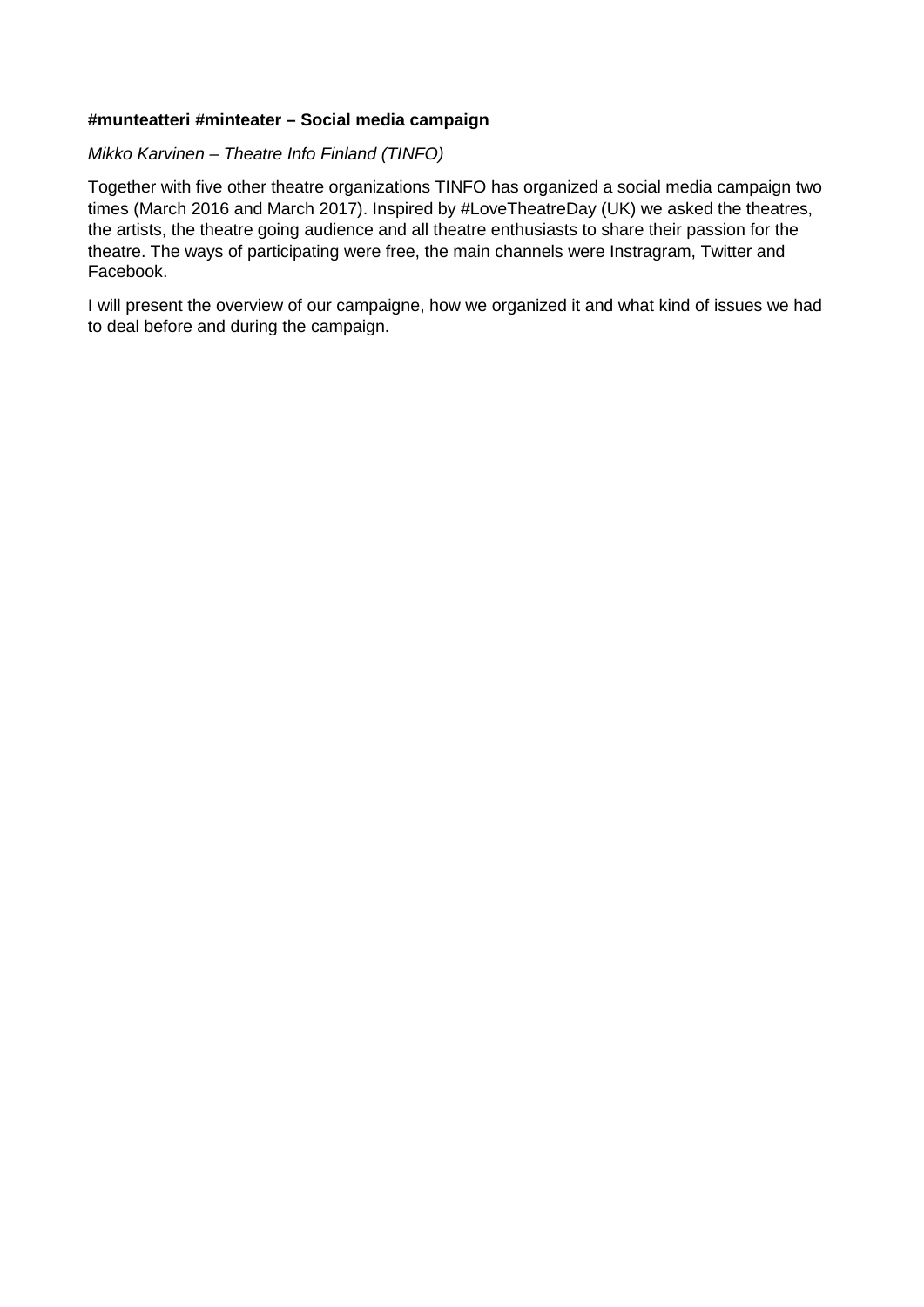7.11.2017



# #munteatteri / #minteater Social Media Campaign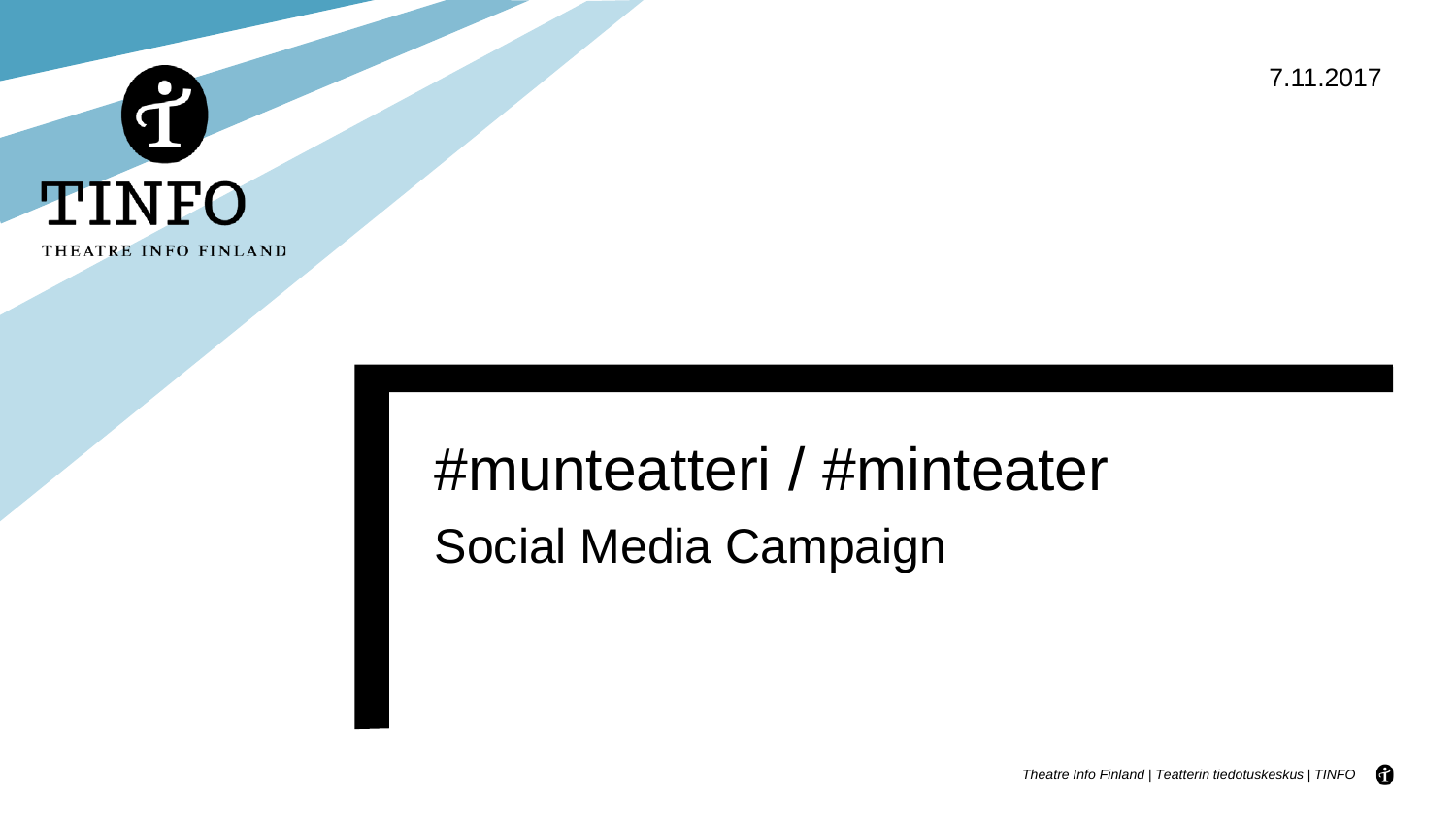



- Organized now twice (March 2016 & March 2017)
- Five partners: TINFO, Theatre Centrum, Actor's Union, Trade Union for Theatre and Media Finland (Teme), The Association of Finnish Theatres (STEFI)
- Veikkaus in 2017
- #Lovetheatreday
- Facebook, Instragram (5197 posts so far), Twitter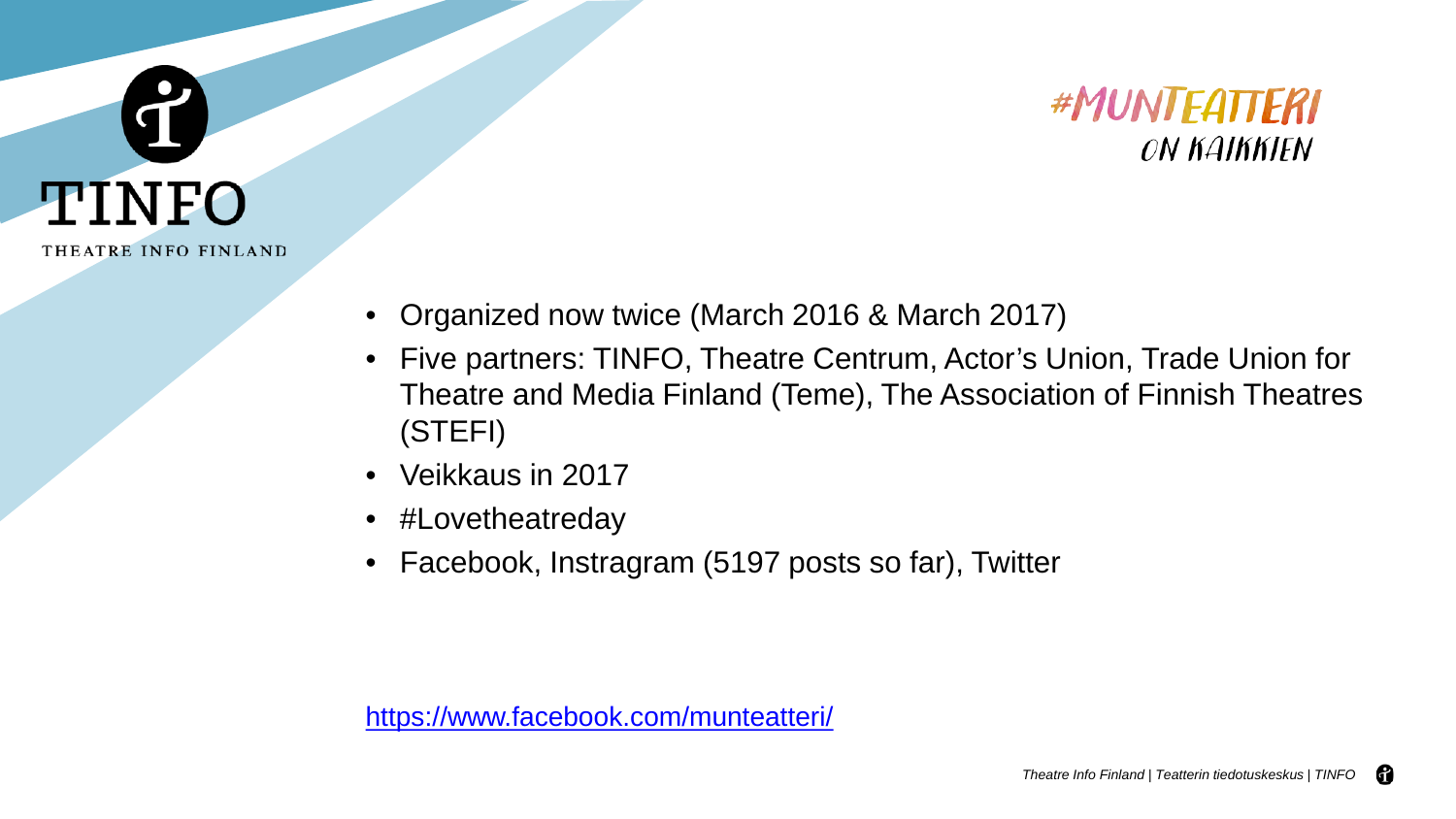



### **Why do this?**

- Better overall public coverage
- Attrack more potential people to find theatre / performing arts
- Encourage theatres to use social media more (not just marketing)
- Bring the idea to grass root level
- Theatre needs to be seen and heard!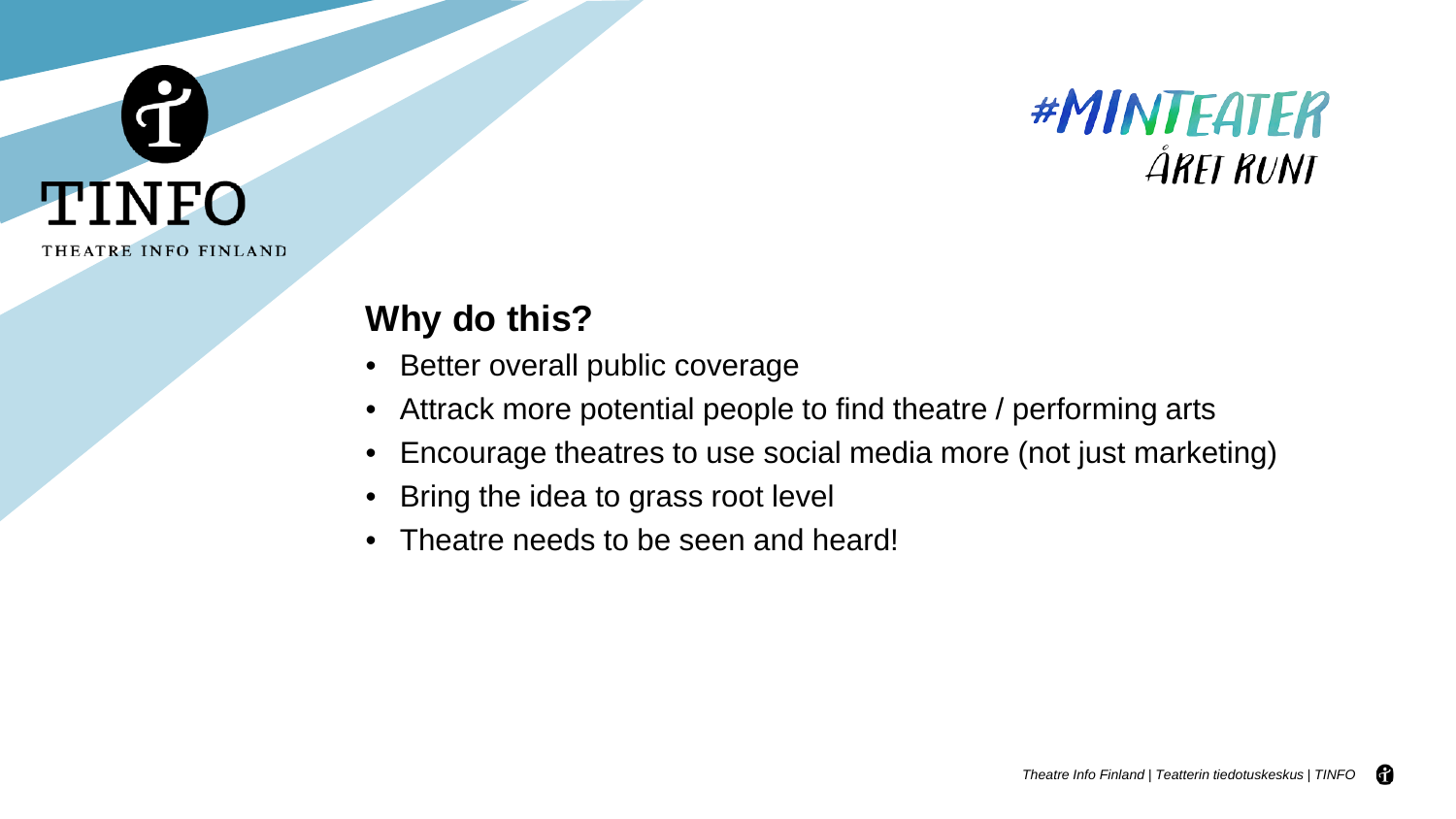



#### **What was our role?**

- Campaign Coordinator
- Create campaign platform (FB, Instagram, Twitter)
- Be active ourselves, to make basic material, create activities
- To activate theatres and artists to share their work
- To activate public to post their feelings and thoughts about theatre (what is my theatre, what does theatre mean to me, what sort of experiences one has?)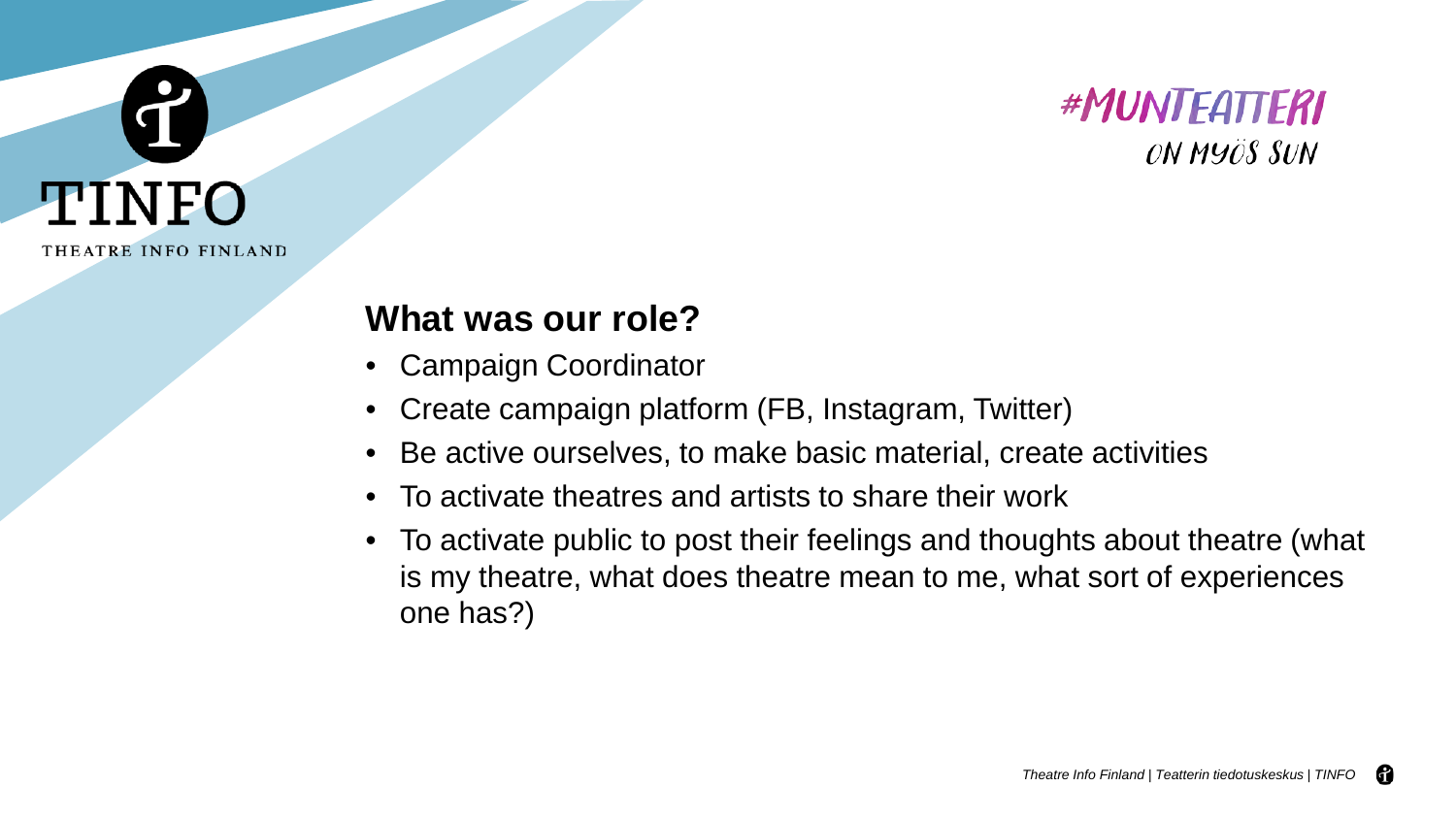



- 1. Communication Plan
- Who, What, When?
- Basic material, graphic design, text
- Press Release before and after
- 2. Find "campaign faces"
- Social Media figure, Public figure, Celebrity Famous Actor / Actress
- Commit them to be active during the campaign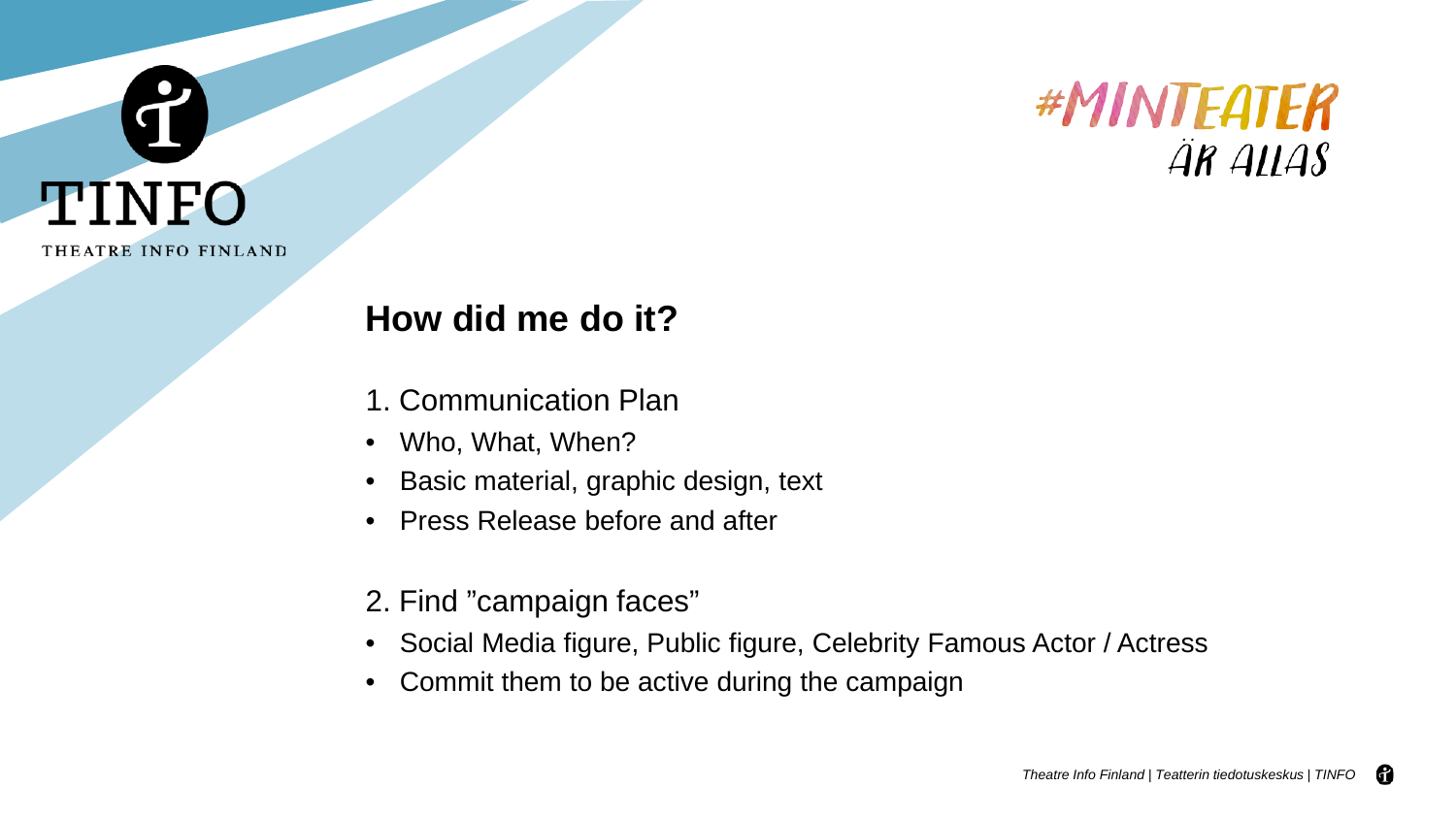

- 3. Be active yourself
- Post, Share, Comment, Redirect, Relink
- 4. Make a campaign callender
- Useful for you, useful for theatres
- Why March?

#MUNTEATTERI  $= 9HDESSA$ 

National/international theme days and other activities

- We see you Migri #weseeyou (1.3.)
- International Women's Day (8.3.)
- Minna Canth's Day / Equality Day (19.3.)
- The World Day of Theatre for Children and Young People (20.3.)
- March equinox (20.3.)
- Daylight saving time begins (26.3.)
- World Theatre Day Thalia Awards Poetic Justice Event (27.3.)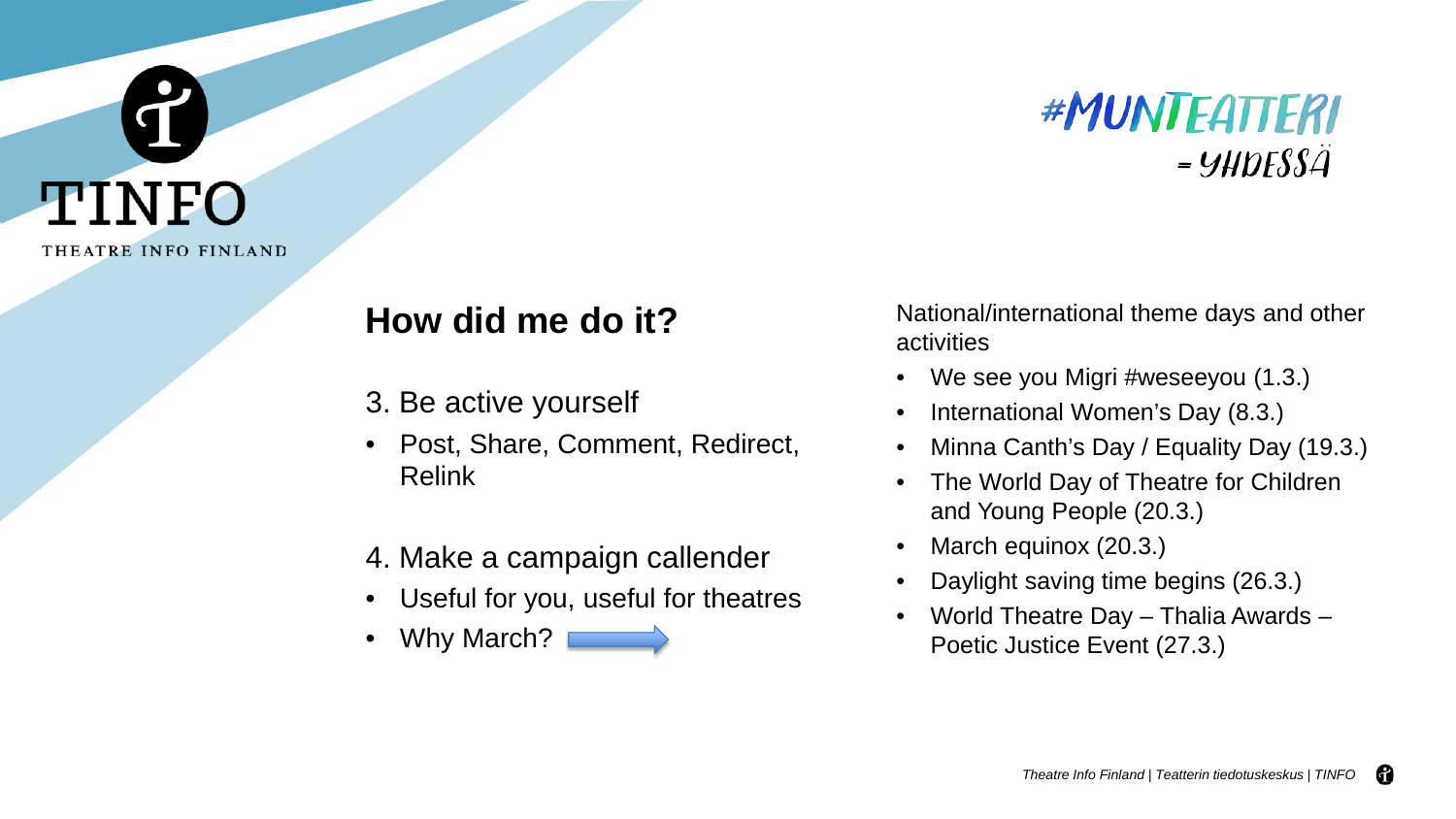



- 5. Make suggestion for activities
- Organize a competition
- Behind the scenes
- Meet the professionals / Professionals talk
- Interview a member of the audience
- Selfie moment
- Filming and photo taking is allowed!
- Live tweeting
- Memory Lane, Throwback Thursday
- Issue a Challenge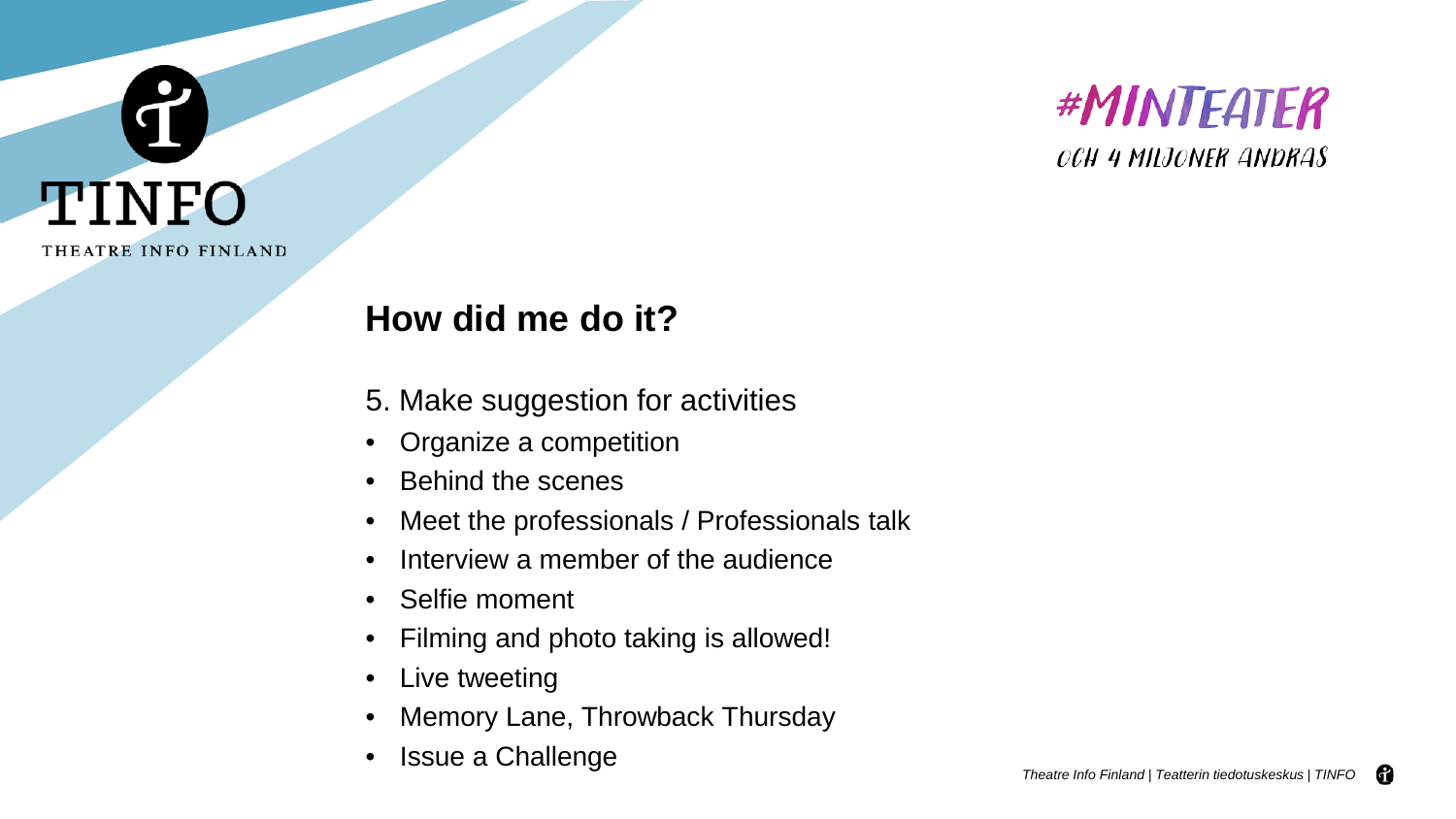

#MUNTEATTERI #MUNTEATTERI #MUNTEATTERI

### **How did me do it?**

- 6. Draw a summary and review your campaign
- Why Social Media?
	- o Theatres don't use social media's full potential
	- o Social media is more than marketing
	- o Big number of people are using social media (Yes, really they are!)
	- o (New?) way to communicate with the audience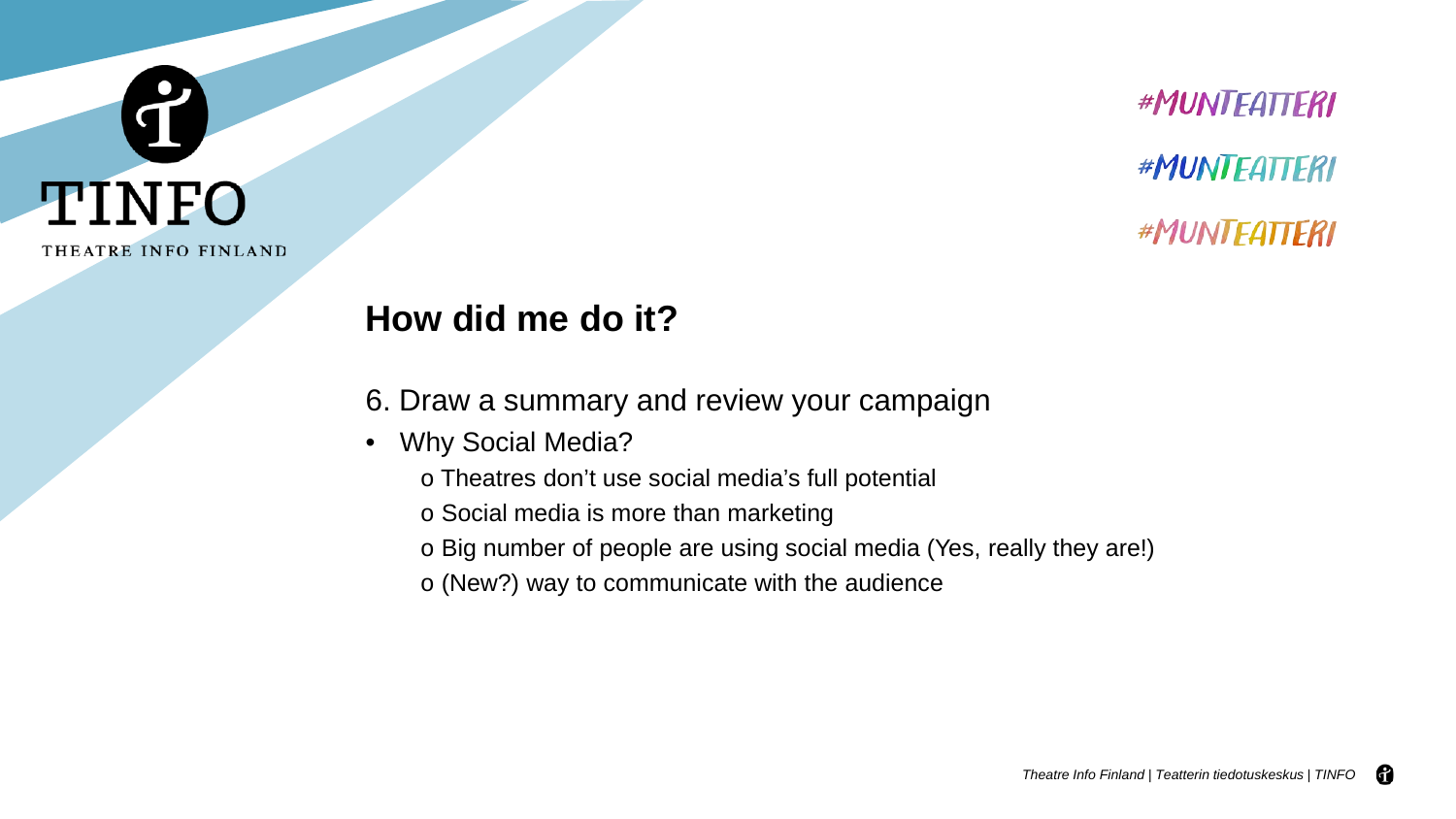



- 6. Draw a summary and review your campaign
- What did we learn?
	- o Platforms are not enough; make an exemple, encourage, make suggestions, material bank, keep the campaign going

o World of social media is unknow and scary; theatres are afraid to jump in

o Tell the main principles of using social media (theatre as organization and employer, artist as individual and private person, artist as part of the ensemble?)

- o Good campaign needs to have a pointed Campaign Coordinator
- o If multiple organizers, who has the ownership?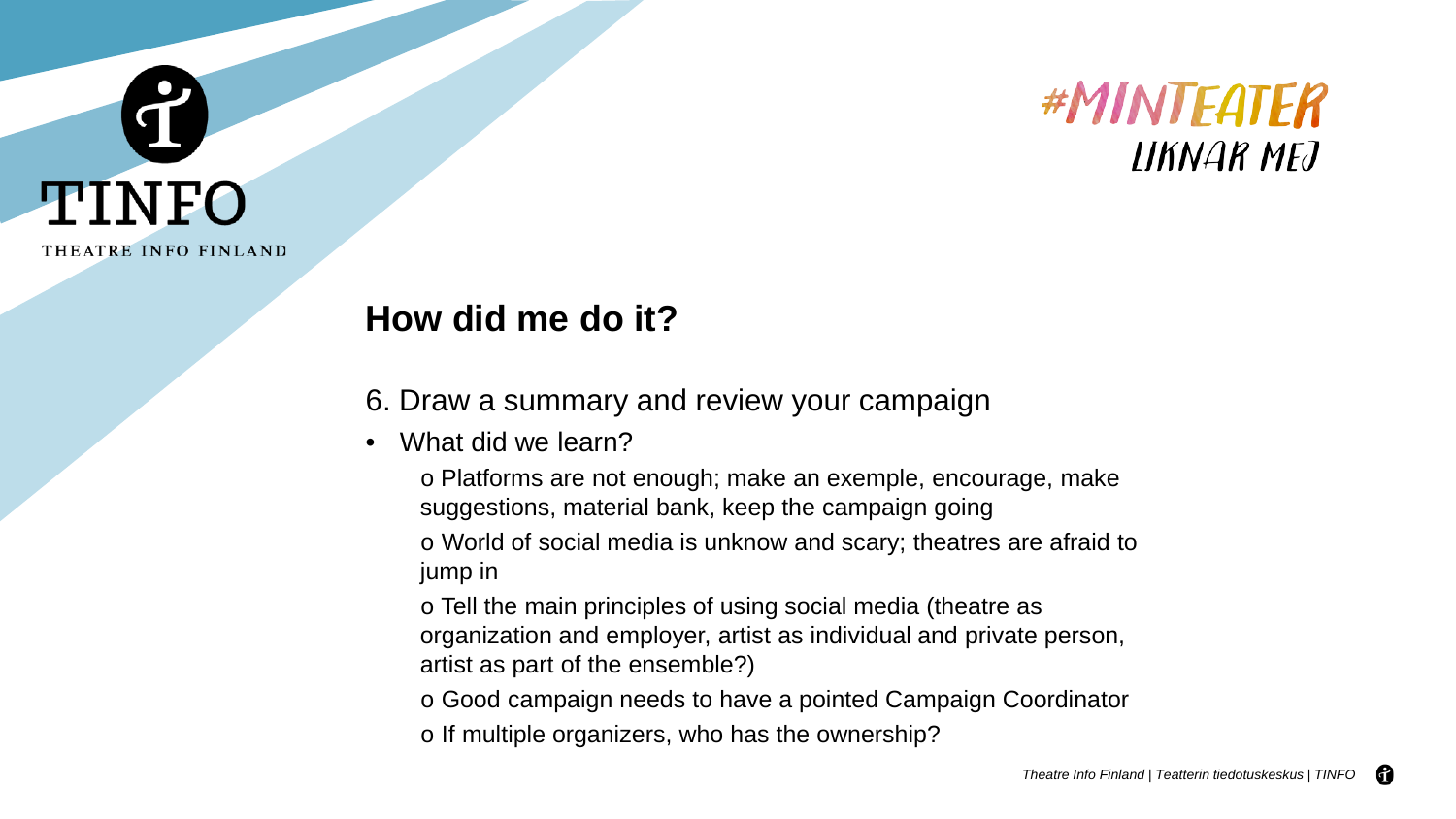

## TINFO THEATRE INFO FINLAND

I

### **How did me do it?**

6. Draw a summary and review your campaign

- Our own thoughts
	- o Social Media is a strange place, it is intimidating for theatres but also some of our organizing partners

o How do we deal with the provocation? Do we need to moderate?

- o Copyright issues straight away
- o How to communicate that people make social media?
- o Social media is personal, suprising, not always organized; you can't control everything